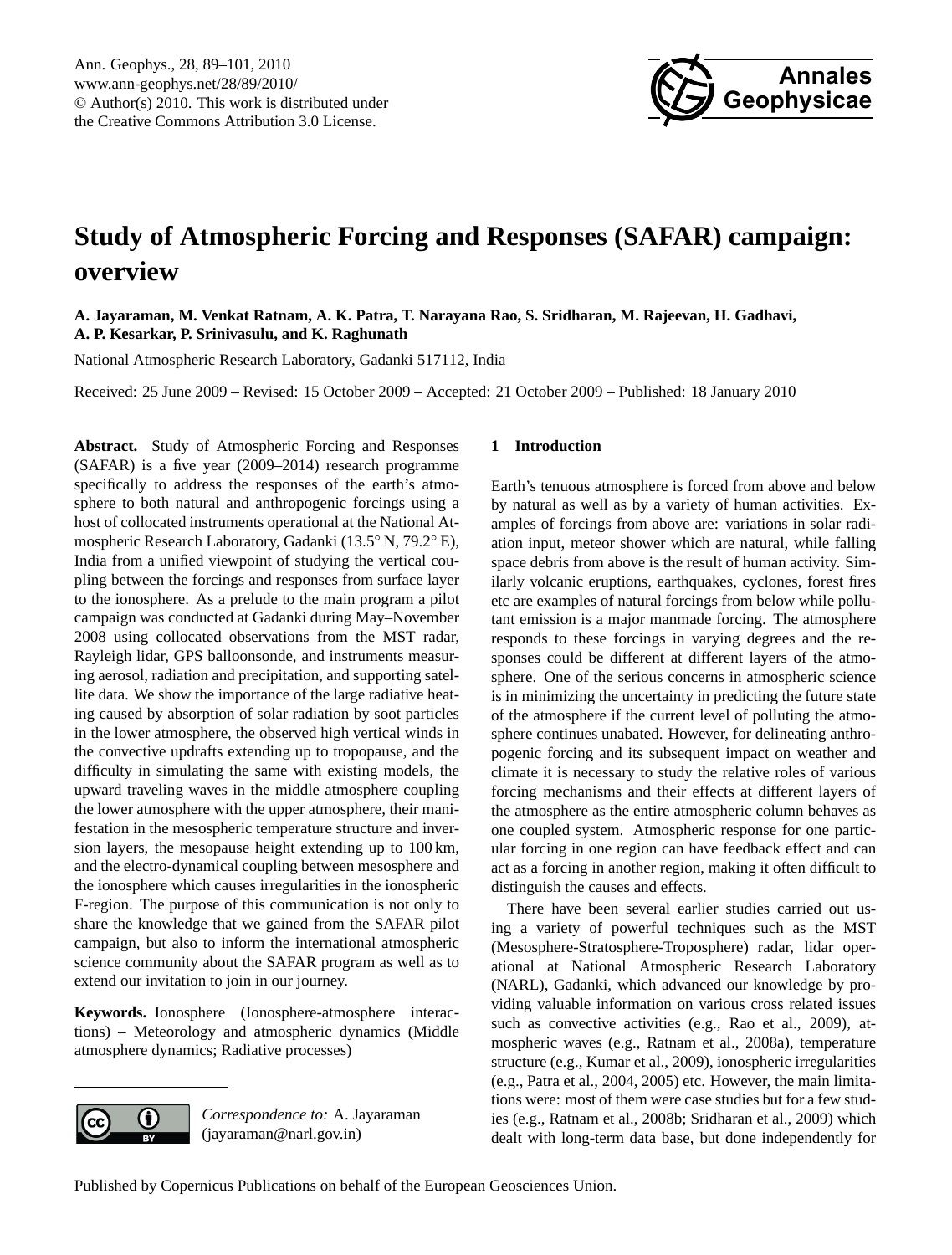

Fig. 1. F10.7 cm radio flux observed (2000 to 2008) and predicted (2009–2016) values (source: NOAA).

dict the interrelationship between various responses of the atdifferent height regions of the atmosphere. Sufficient statistics is still not available for various scales of waves. Also, campaigns conducted earlier did not consider studying the behaviour of the entire atmosphere in unison from surface layer to upper atmosphere. Study of Atmospheric Forcing and Responses  $(SAFAR<sup>1</sup>)$  $(SAFAR<sup>1</sup>)$  $(SAFAR<sup>1</sup>)$  aims at filling this void, and attempts to quantify the responses of the atmosphere as a whole to any external disturbances whether natural or manmade. SAFAR is conceived as a journey through space, from surface layer to the ionosphere, and time to understand and premosphere to a variety of related and unrelated forcings both by natural and manmade means.

## **2 SAFAR outine**

SAFAR is a research program spearheaded by the scientists of NARL, Gadanki, India, an autonomous unit of Department of Space, Government of India, and proposed to be run initially for about five years (2009 to 2014) and later for an extended period, while a pilot campaign has already been completed in 2008. NARL is well equipped with a wide range of techniques for probing the entire column of the atmosphere such as the MST radar, lidars, daily GPS balloonsonde launch, aerosols, radiation and precipitation measuring equipments, automatic weather station etc. In order to address various aspects of the atmospheric processes, the entire study is divided into four main study themes: Theme 1 relates to the study of convective activities in and around Gadanki and its role in the Stratosphere-Troposphere Exchange (STE) processes; Theme 2 addresses the aerosols, ra-



circle shows the location of NARL, Gadanki (13.5<sup>°</sup> N, 79.2<sup>°</sup> E, 335 m above m.s.l.) where SAFAR campaign is being carried out. (b) High resolution topography map for 50 km radius around **Fig. 2. (a)** Topography map of peninsular India (EROS data). Filled Gadanki.

addressed some of the above issues and helped to prepare diation and trace gases forcing of the atmosphere; Theme 3 focuses on the impact of lower atmospheric radiative and convective forcings on middle atmospheric dynamics, and Theme 4 examines the upper mesosphere and lower thermospheric responses to lower atmospheric forcings and forcings from above. The pilot campaign conducted during 2008 ourselves for an intensive campaign, which has started since early 2009. As the solar activity is currently the minimum (Fig. 1), it is thought ideal to start the main campaign, so as to record the atmospheric responses to solar induced forcing from above, from solar minimum to maximum, in comparison to atmospheric forcings from below.

# **3 Measurement location and methodology**

## **3.1 Site description**

The measurement site is NARL located in a village, Gadanki (13.5◦ N, 79.2◦ E, and 335 m above m.s.l.) (Fig. 2). The site is surrounded by hills, specifically chosen because of its very low background radio noise suitable for carrying out the MST radar observations. The weather is typical for tropics with daytime maximum temperature varying between 26<sup>°</sup>C (December) and 36◦C (April) and nighttime minimum temperature varying between 15◦C (January) and 24◦C (May). The total annual rainfall is about 90 cm which comes from both the summer (southwest) monsoon which is active during

<span id="page-1-0"></span><sup>&</sup>lt;sup>1</sup>SAFAR in Hindi, one of the Indian languages, means journey. In the present context it is a journey through space (from surface layer to ionosphere) and time, from year 2009 to 2014, the study period.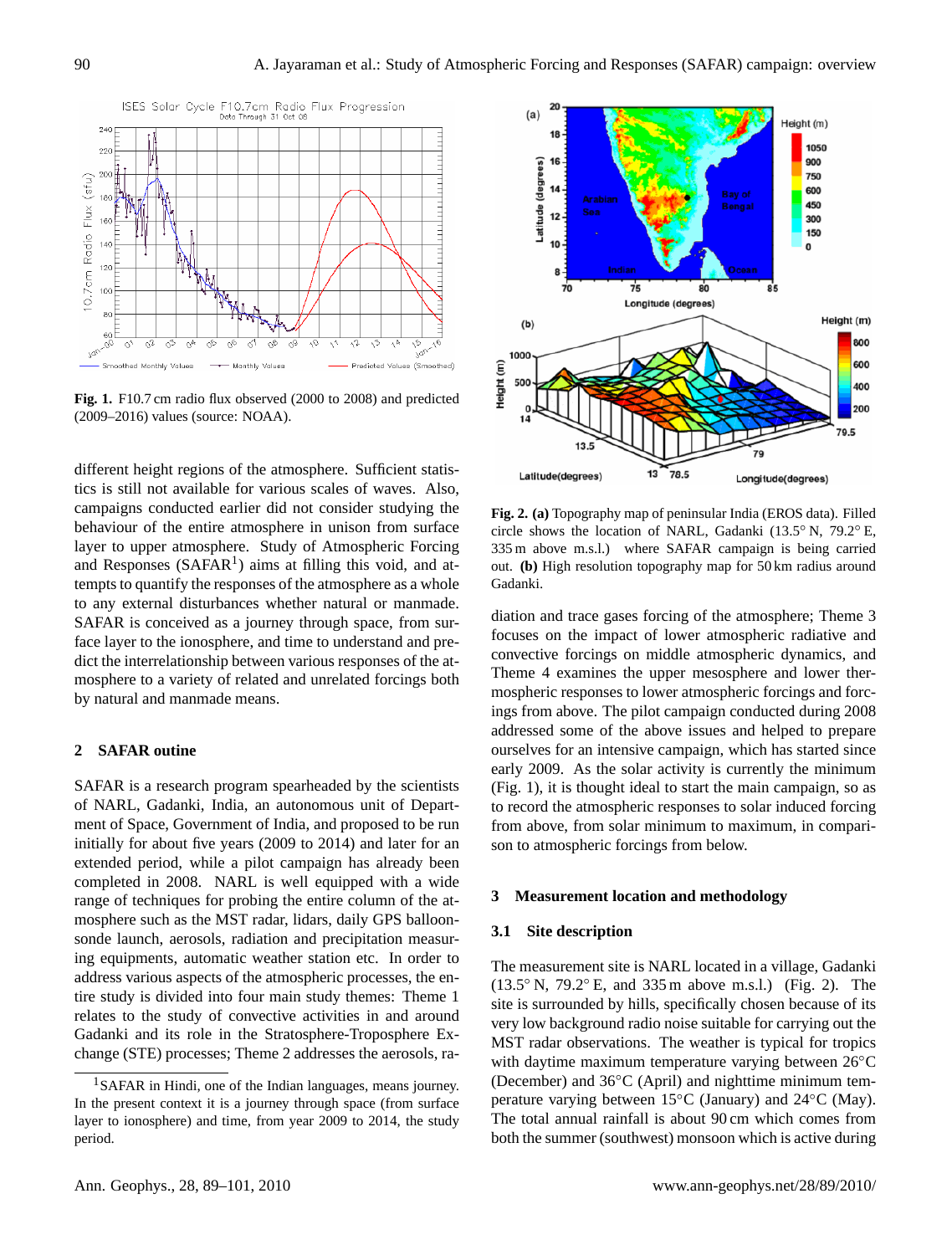June to September and winter (northeast) monsoon from October to December.

## **3.2 Instruments and techniques**

SAFAR demands continuous observations from surface to upper atmosphere for studying the vertical coupling between different layers of the atmosphere for which a good set of ground based instruments with complementary techniques collocated at one location is necessary. Table 1 gives the list of instruments available at NARL and the approximate altitude range covered by each instrument. Though height coverage of each instrument is limited, they, however complement each other and cover the entire atmospheric column from surface layer to the ionosphere. The core instruments for the SAFAR campaign are MST radar and Lidar. MST radar is a 53 MHz high power coherent pulsed Doppler radar, consisting of collocated two independent sets of 1024 three-element Yagi antennas and occupying an area of  $130 \text{ m} \times 130 \text{ m}$  with maximum peak power of about 2.5 MW. It measures 3-D wind profiles from about 1.5 km up to 21 km in troposphere and lower stratosphere, 65 to 85 km in mesosphere, and ionospheric irregularity echoes from E- and F-regions. Complete system details are available in Rao et al. (1995). The Rayleigh lidar system available at NARL uses high power Nd:YAG laser source (600 mJ/pulse with 50 Hz PRF) and a 75 cm diameter telescope to study the vertical temperature profile from about 30 to 80 km and aerosols and cirrus clouds below 30 km. With this high power lidar system investigation of mesospheric temperature inversion layers is possible. Surface level meteorological data are obtained from instruments such as Automatic Weather Station, radiometer, rain gauge, and disdrometer. GPS balloon radiosonde are regularly launched every day around 12:00 UT to obtain wind speed, direction, temperature and relative humidity profiles up to a height of about 32 km (typical balloon burst altitude). In addition extra sondes are launched during major convective events. Balloons are also launched four times a day during Intensive Observations Period (IOP) for 3 days in each month when MST radar is also operated continuously to capture short period gravity wave events. For aerosols and radiation studies a host of instruments such as the Boundary Layer Lidar (BLL) for measuring aerosol extinction profile, boundary layer height, cloud base height, optical depth for optically thin clouds etc., sky-radiometer for columnar aerosol optical depth at multiple wavelengths, Nephelometer for surface level aerosol total and backscattering coefficients at three wavelengths, Aethalometer for black carbon concentration, and aerodynamic particle sizer for aerosol size distribution are being used. Optical rain gauge and disdrometer are used for monitoring rainfall rate and rain drop size distribution. Apart from these measurements made using instruments available at the site, complementary satellite data from INSAT, NCEP/NOAA data products, GPS RO, SABER, MODIS, MISR, OMI, CloudSat data are also used.

## **3.3 SAFAR Pilot campaign**

The SAFAR pilot campaign was conducted during May to November 2008 with a view to bring out the important science issues and to identify the missing links in terms of observations and data so as to prepare us for the main campaign. While various instruments listed in Table 1 are operated during the campaign period, data from optical instruments are intermittent due to cloudy sky condition as June– September months is a period of active Indian summer monsoon. May, June, October and November months are dedicated to study convective events and associated perturbations in meteorological parameters. More than a dozen convective events were recorded during the pilot campaign in which more than half were associated with rainfall. During other months, radar was operated for 10 days in lower atmospheric mode and immediate next days in upper atmospheric mode. Upper atmospheric observations were done during new moon period so as to coordinate with Rayleigh Lidar observations. GPS radiosondes were released every day around 12:00UT and for every 6h during the IOP when convective activity was strong over the site. This overview paper is aimed at bringing the importance of a sustained study using collocated instruments as well as complementary data from satellites, by discussing various science issues related to atmospheric forcings and responses. The science issues are discussed using a few selected results obtained from the SAFAR pilot campaign, while the companion papers in this issue give details of specific studies carried out.

# **4 Science issues**

# **4.1 Radiative forcing**

One of the prime concerns in addressing climate change is quantifying the impact of anthropogenic emissions of aerosols and trace gases which alter the earth's radiation budget. With increasing man-made activities there is an unprecedented increase in the amount of aerosols and a variety of trace gases in the atmosphere. Atmospheric aerosols and trace gases change the earth's radiation budget both temporally and spatially by scattering, absorbing and emitting radiation, which in turn influence the energy budget and hence the climate of the earth. As aerosols and trace gases are transported over long distances, their chemical and radiative effects are not only confined to their source regions but extend to larger regional scales. Estimating the role of aerosols and trace gases quantitatively in altering the earth's radiation budget is the key to understand the earth's climate and its future evolution.

Information on aerosol optical depth, single scattering albedo and asymmetry parameter are fundamental to estimate aerosol radiative forcing, while information on vertical distribution of aerosol properties are needed to estimate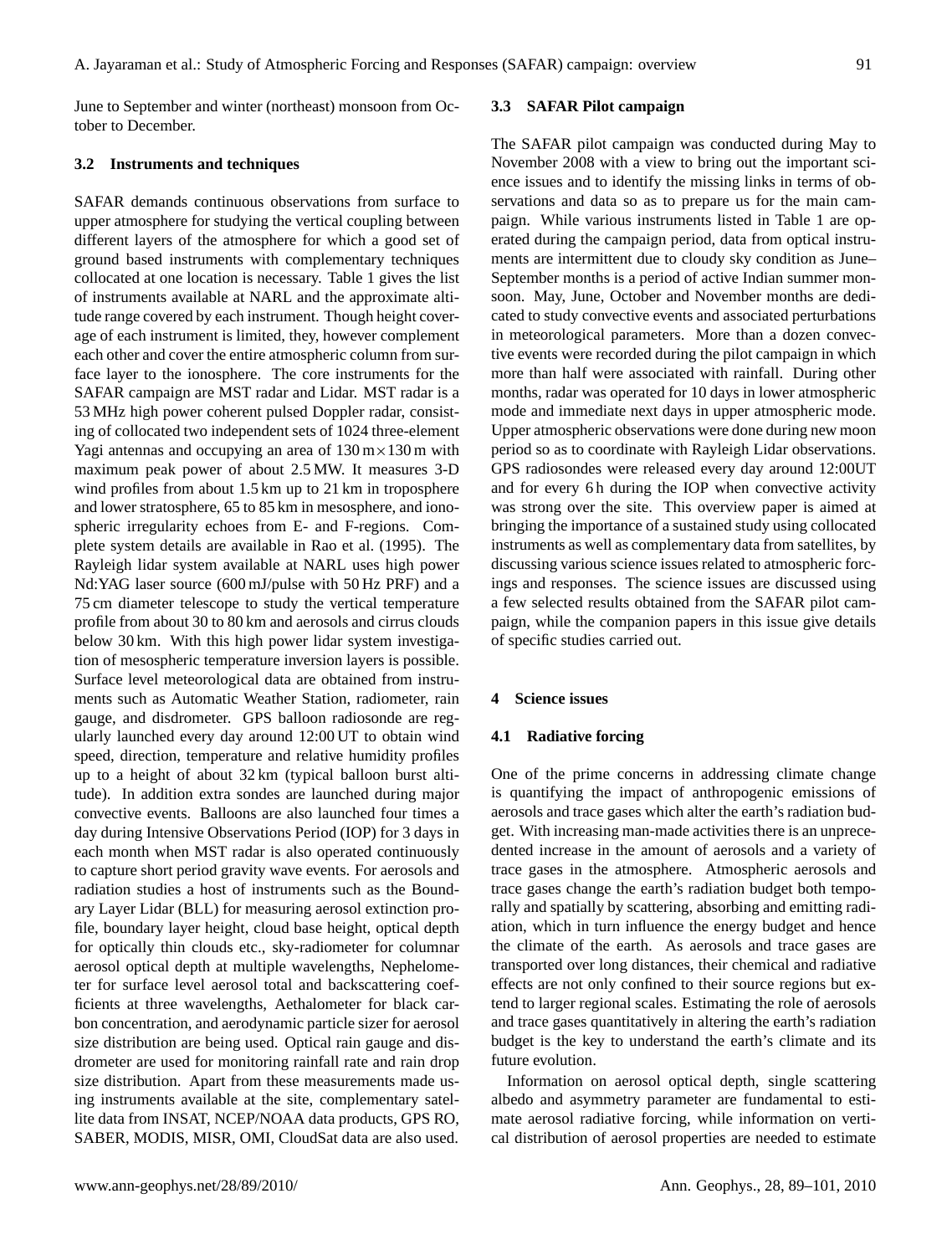| Sr. No.    | Instrument                                                   | Parameter/s measured or derived and ap-<br>prox. altitude coverage                                                                                                    | Operation schedule                                                                                       |
|------------|--------------------------------------------------------------|-----------------------------------------------------------------------------------------------------------------------------------------------------------------------|----------------------------------------------------------------------------------------------------------|
| 1          | MST radar                                                    | 3-D wind profiles from about 1.5 km to<br>about 21 km and from 65 to 85 km, and<br>ionospheric echoes from the E- and F-<br>regions                                   | Regular day and night observations in<br>lower and upper atmospheric modes                               |
| 2          | Mie and Rayleigh Lidar                                       | Aerosols, cirrus clouds up to tropopause<br>altitude $(\sim 17 \text{ km})$ and temperature profile<br>from $30$ to $80$ km                                           | During all cloud free nights                                                                             |
| 3          | Boundary layer lidar                                         | Aerosol extinction profile, Boundary layer<br>height, Cloud base height, Optical depth for<br>optically thin clouds up to 20 km                                       | Routine observation.                                                                                     |
| 4          | GPS balloon Radiosonde                                       | Wind speed, Direction, Temperature and<br>Relative humidity profiles up to balloon<br>burst altitude, typically 32 km                                                 | Daily one launch at 12:00 UT and during<br>convective events every 6 hourly spreading<br>to about 3 days |
| 5          | <b>SODAR</b>                                                 | 3-D wind profiles up to 700 m                                                                                                                                         | Routine observations                                                                                     |
| 6          | Radio Acoustic Sounding System<br>(RASS)                     | Continuous temperature profile for every<br>30 min up to tropopause during both day<br>and night time conditions                                                      | Only in campaign mode                                                                                    |
| 7          | Automatic<br>Weather<br><b>Station</b><br>$(AWS)$ 50 m tower | Temperature, Relative humidity, wind<br>speed and direction up to 50 m                                                                                                | Routine observations                                                                                     |
| 8          | Optical Rain gauge (ORG)                                     | Rainfall rate and amount                                                                                                                                              | ,,                                                                                                       |
| 9          | Disdrometer                                                  | Rain drop size distribution                                                                                                                                           | ,,                                                                                                       |
| 10         | <b>GPS</b> Receiver                                          | Total Electron Content and Integrated Wa-<br>ter Vapour                                                                                                               | ,,                                                                                                       |
| 11         | Ionosonde                                                    | Electron density profile up to the F region<br>peak; sporadic E and spread F observations                                                                             | ,,                                                                                                       |
| 12         | Magnetometer                                                 | Surface magnetic field                                                                                                                                                | ,,                                                                                                       |
| 13         | Airglow photometer                                           | Airglow emissions from OH (840 nm) and<br>$O_2$ (866 nm) from 85 and 94 km, respec-<br>tively                                                                         | Routine nighttime observations                                                                           |
| 14         | Pyranomter and Pyrheliometer<br>(Kipp and Zonen)             | Surface reaching direct solar, global and<br>diffuse radiations                                                                                                       | Routine daytime observations                                                                             |
| 15         | Skyradiometer (Prede)                                        | Aerosol optical depth at five wavelengths,<br>Column average single scattering albedo<br>and size distribution, Column ozone<br>amount, and precipitable water vapour | ,,                                                                                                       |
| 16         | Nephelometer (TSI Inc.)                                      | Aerosol total and back scattering coeffi-<br>cients at three wavelengths                                                                                              | Every five minutes; day and night continu-<br>ous                                                        |
| 17         | Aethalometer (Magee Sci.)                                    | Black carbon concentration, Absorption<br>coefficient at seven wavelengths                                                                                            | , 1                                                                                                      |
| 18         | Aerodynamic Particle Sizer (TSI<br>Inc.)                     | Aerosol size distribution                                                                                                                                             | ,,                                                                                                       |
| Other data |                                                              |                                                                                                                                                                       |                                                                                                          |
| 19         | Doppler Weather Radar                                        | Cloud structure and motion                                                                                                                                            | Operated at Chennai (about 130 km south<br>east of Gadanki) by the India Met Dept.                       |
| 20         | Satellite observations                                       | INSAT, NCEP/NOAA data products, GPS<br>RO, SABER, MODIS, MISR, OMI, Cloud-<br>Sat data                                                                                | Obtained from external agencies                                                                          |

Table 1. List of instruments with complementary techniques currently available at NARL, Gadanki, a tropical site in India to study the entire column of the earth's atmosphere as part of the SAFAR main campaign.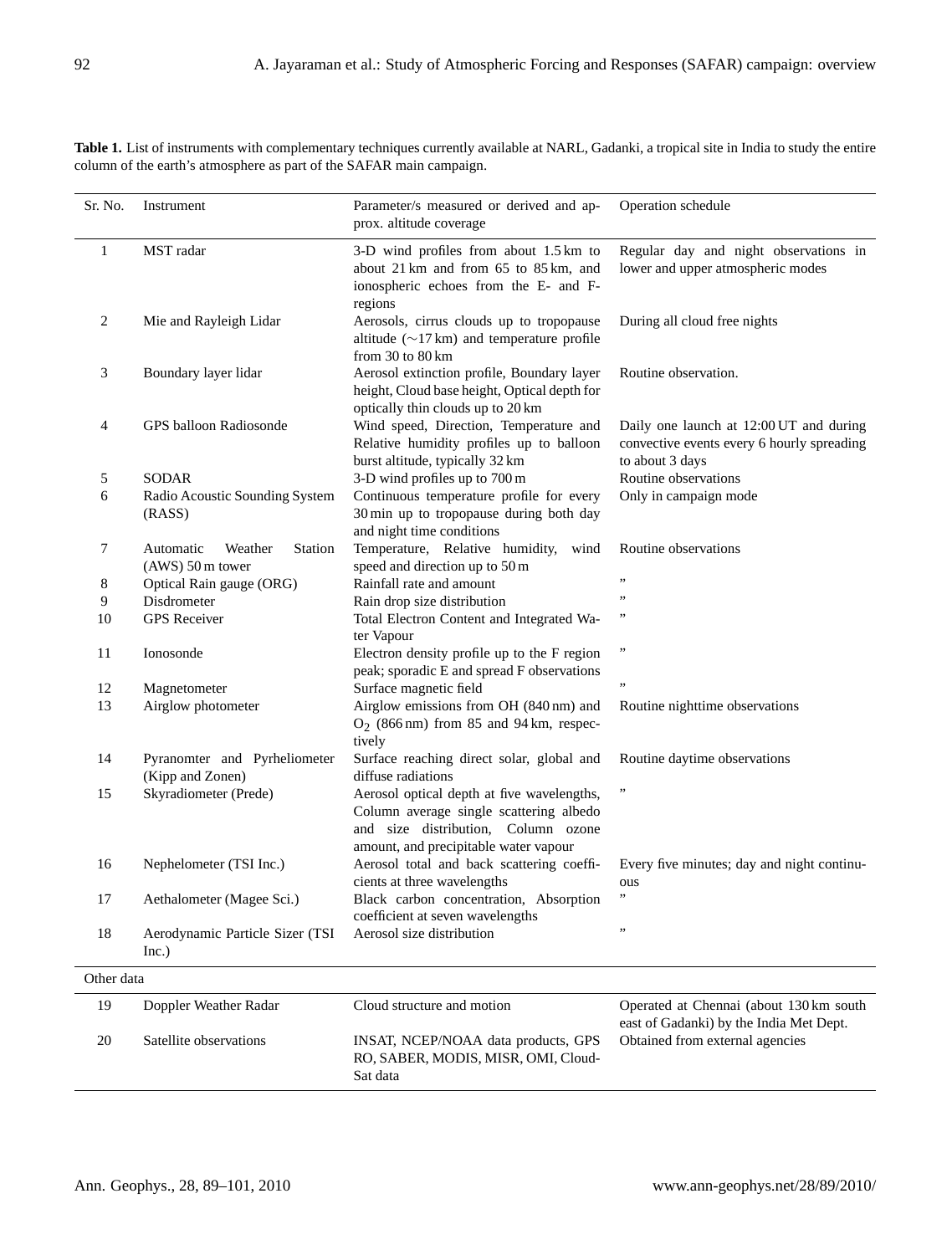atmospheric heating due to aerosols. The information of size distribution and black carbon concentration can provide insight into anthropogenic aerosol radiative forcing. Correlation with various trace gases can further provide information on source and age of aerosols. One of the SAFAR objectives is to establish the typical diurnal and seasonal variations of aerosol characteristics over a typical Indian rural environment such as Gadanki and how the surface emission of pollutants and meteorology influences the aerosol concentration and its vertical distribution. Using the measured aerosol characteristics and standard radiative transfer model aerosol radiative forcing is computed, while attempt is made to delineate the radiative forcing by anthropogenic aerosols. A complete set of aerosol and radiation measuring instruments are getting established, of which data from the Prede sunphotometer on aerosol optical depth and Aethalometer data on soot concentration and spectral characteristics of aerosol absorption coefficient are now available for the period April to November 2008 covering fully the summer monsoon period of June to September.

One of the important findings is the significant contribution of aerosols from biomass burning, typical of rural region, to the radiative forcing. There are two types of biomass burning: one is burning biofuel such as wood for normal day to day cooking which is a daily phenomenon, and the other one is burning large junk of agricultural waste in open fields, mainly confined to dry months (March to May) prior to the setting in of summer monsoon rain, a way of making the field ready for next sowing. Soot particles produced from incomplete combustion is known for their absorption of solar radiation, which add to the greenhouse warming of the atmosphere (IPCC, 2007). The intriguing part of soot produced from biomass burning, is that they exhibit higher spectral dependence  $(\lambda^{-2})$  in absorption compared to that produced from fossil fuel burning which has less wavelength dependence  $(\lambda^{-1})$ , implying that the biomass burning produced soot has higher absorption at lower wavelengths leading to higher heating effect. We found that even in a relatively pristine environment like Gadanki, the background level of soot amount is about  $1.5 \text{ mg/m}^3$  of air during monsoon months which can go up to about  $4 \text{ mg/m}^3$  during April, May months when the burning of agriculture waste is high. More details on the diurnal and day to day variability in soot concentration and their contribution to aerosol radiative forcing are presented and discussed in an accompanying paper (Gadhavi and Jayaraman, 2009). Using standard radiative transfer calculations it is found that the higher soot amount in the premonsoon months (MAM) with higher absorption at lower wavelengths lead to a larger atmospheric radiative forcing of about  $20 \,\mathrm{W/m^2}$  while during monsoon months (JJAS) the forcing is about  $10 \,\mathrm{W/m^2}$  when the soot content in the atmosphere is low. The pre-monsoon value of  $20 \,\mathrm{W/m^2}$  is comparable to  $22\pm 4$  W/m<sup>2</sup> that was reported for the peninsular India for the dry season (Jayaraman et al., 2006). This leads to an additional heating of the lower atmosphere at the rate



Fig. 3. (a) Time-longitude section of outgoing long-wave radiation (OLR) observed during May to October 2008 from NOAA interpolated data set averaged between 12.5–15° N latitudes. Ellipses are drawn to show the super cloud clusters passing through Gadanki longitude (horizontal dotted line). **(b)** Time series of OLR at Gadanki grid. **(c)** Brightness temperature (TBB) observed (red line) for every hour during above mentioned period and corresponding cloud top altitude (CTH, vertical bars) estimated using simultaneous GPS radiosonde data at 12:00 UT.

of about 0.5 K/day. The question we like to ask is how this increased radiative forcing and hence the additional heating get manifested in atmospheric dynamics in general and in convective activities in particular?

#### **4.2 Convective forcing**

Several interesting studies have been carried out earlier on convection and related processes using the suite of instrumentation available at NARL, including the MST Radar, Lower Atmospheric Wind Profiler (LAWP) and other surface measurements. These studies helped in advancing our knowledge on convection, in particular the structure and microphysics of convection. Nevertheless, one area which is not yet studied in detail is the energy budget associated with the convection. What kind of moist static energy is required for deep convection? What are the conditions ideal for the initiation of convection? Are there any potential barriers to inhibit the growth of convection? Many of these questions are yet to be answered. Uma and Rao (2009) have studied the MST radar data over Gadanki for about 60 convective system passages and shown that variation of vertical velocity distribution with height is different for different convection categories like shallow, deep and decaying convections. During deep convective systems strong updrafts in the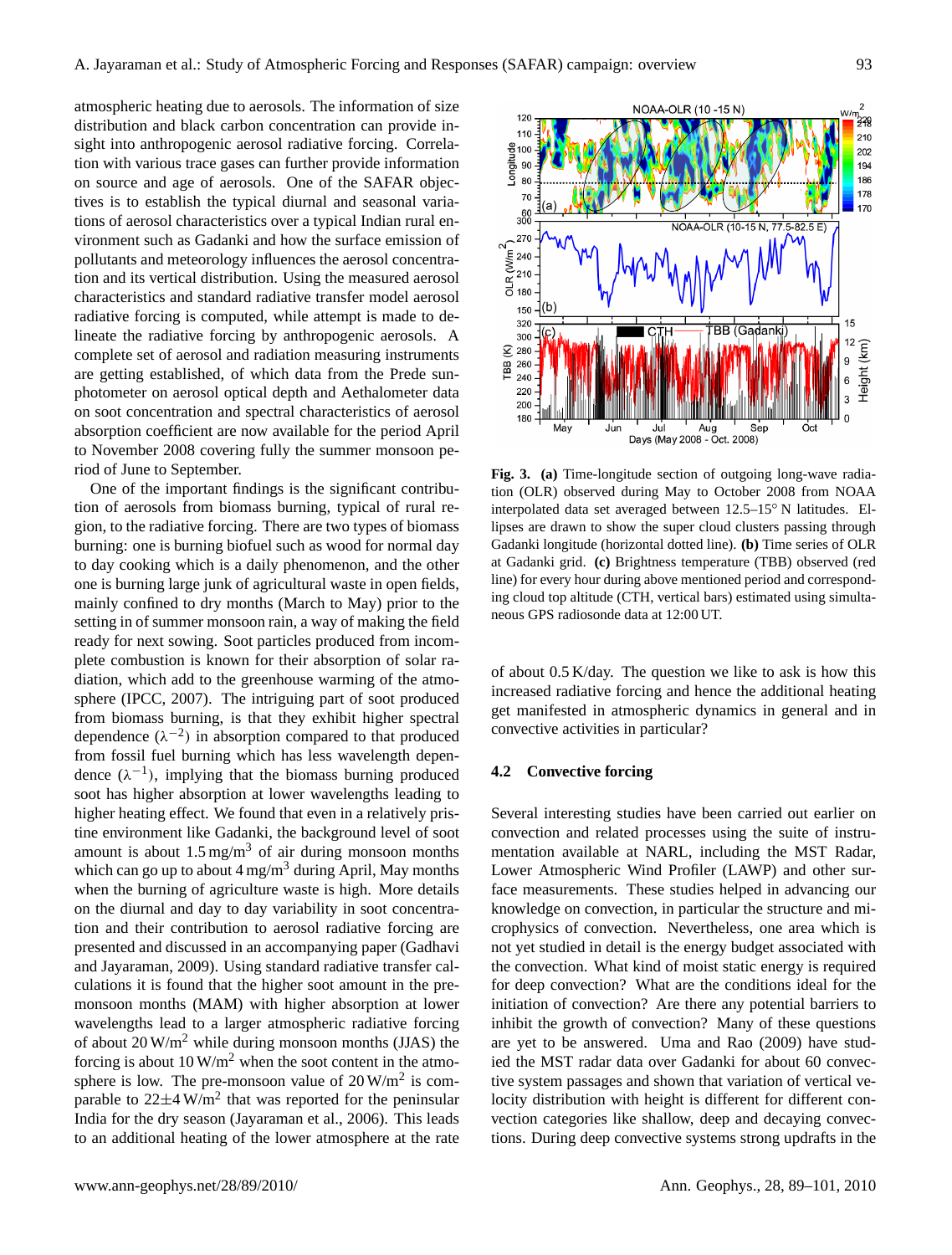upper troposphere with high vertical velocity of value above 10 m s−<sup>1</sup> were observed over Gadanki.

Figure 3a shows the time-longitude section of outgoing long-wave radiation (OLR) representing the cloud top temperature observed during May to October 2008 from NOAA interpolated data set averaged between 12.5–15◦ N latitudes. Ellipses are drawn to show the super cloud clusters passing through Gadanki longitude (79.2◦ E shown by the horizontal dotted line). The OLR variation during the pilot campaign period over the Gadanki grid (12.5–15.0◦ N, 78.5–80.0◦ E) is shown in Fig. 3b. At least three super cloud clusters passed over Gadanki during the pilot campaign period. Brightness temperature (TBB) observed over the Gadanki region  $(5 \text{ km} \times 5 \text{ km})$  and corresponding cloud top altitude estimated using GPS radiosonde launches from Gadanki are shown in Fig. 3c which suggest that on an average cloud top altitudes are 12–13 km during these three supper cloud clusters. TBB data available for every hour with  $5 \text{ km} \times 5 \text{ km}$  grid shows strong convective events which are found to correlate with strong vertical velocities observed by the MST radar, suggesting that TBB data can be used as proxy for convection events over Gadanki (Ratnam et al., 2009).

As part of the SAFAR program now a new study has been initiated to examine the sensitivity of cloud microphysics in the simulation of updrafts observed by the MST radar over Gadanki. As a case study, Weather Research and Forecasting (WRF) model version 3.0 has been used to simulate the convective updrafts associated with a thunderstorm observed over Gadanki on 21 May 2008 (Rajeevan et al., 2009). Four different cloud microphysics schemes have been used to study their sensitivity in simulating the updraft and downdraft properties associated with the thunderstorm. Among the four schemes, the Thompson Scheme (Thompson et al., 2004) and the Purdue Lin Scheme (Chen and Sun, 2002) were able to simulate the observed features with less uncertainty compared to the other single moment six-class (WSM6) scheme (Hong et al., 2004) and double moment Morrison Scheme (Morrison et al., 2005) simulations. Even in the Thompson and Lin schemes simulations there are differences as the observed vertical extend and the magnitude of the updrafts were higher than the simulations implying the sensitivity of parameterization of various microphysical processes used in these models. For example, the observed updrafts associated with the convective storm were found to extend up to about 14 km, with the maximum updraft velocity exceeding 4 m s−<sup>1</sup> at around 10.5 km. However even in the best simulation the vertical extend of the draft was limited to around 12 km and the maximum updraft was about  $1.5 \text{ m s}^{-1}$ at around 8 km. Overall the magnitude of the simulated updraft velocity is much smaller compared to the MST radar observations at all altitudes. The role of aerosols and the additional heat caused by them through radiation absorption need to be parameterized in a more realistic way taking into account the actual aerosol characteristics which are region specific. This shows the importance of multi-observational platforms of different but related parameters to make better parameterization schemes in order to bridge the gap between the observation and model simulation. Use of dual polarization lidar for studying cloud properties which can distinguish spherical water droplets from non-spherical ice crystals, and simultaneous study of the vertical profiles of thermodynamic parameters are given special emphasis in the SAFAR main campaign with a view to improve parameterizations of atmospheric convection and cloud microphysics.

The exchange of mass and energy between the troposphere and stratosphere over tropics during deep convective updrafts is another important area, which needs to be understood in detail. As the tropical tropopause altitude is high and the temperature is the coldest, it is general wisdom that the air entering into the stratosphere through overshooting convective turrets is exposed to these extremely cold temperatures resulting into the formation of ice that will sediment out leaving dry air to enter the stratosphere (Sherwood and Dessler, 2001). Also there are studies (e.g. Corti et al., 2008) which argue that convection can hydrate the stratosphere through evaporation of condensates and turbulent mixing in the upper troposphere lower stratosphere (UTLS) region. Although there are several studies to quantify the turbulence at various altitudes of the troposphere they were done mainly during fair weather condition. As part of the SAFAR pilot campaign a deliberate attempt has been made to quantify the turbulence in the UTLS region when convection is active. The MST radar was used to measure the vertical air velocity (w) and spectral width ( $\sigma$ ), optical rain gauge (ORG-815) was used to obtain surface rainfall rate  $(R)$  at every minute, and concurrent balloon borne radiosonde (Meisei-RS01GH) measurements for retrieval of air density  $(\rho)$  profiles. About 16 convection events (10 deep and 6 shallow) were observed during the pilot campaign period of which five cases were studied and two events (21 May 2008 and 24 September 2008) are discussed in detail in a companion paper (Rao et al., 2009). The gist of the findings is that the updraft cores were found penetrating into the stratosphere. The mean mass flux per unit volume estimated from w and  $\rho$  values in the height region of 16–20 km are  $0.21 \pm 0.14$  kg m<sup>-2</sup> s<sup>-1</sup> for upward mass flux and  $0.11 \pm 0.07$  kg m<sup>-2</sup> s<sup>-1</sup> for downward flux. The large upward flux shows that the STE process over tropics is mainly from troposphere to stratosphere. Apart from the direct transport through overshooting convection, the exchange also occurs through turbulence diffusion. The distribution of spectral width in draft cores near the vicinity of the tropopause is a measure of turbulence. The mean spectral width at the tropopause for draft cores is found to be  $1.82 \pm 0.96$  m s<sup>-1</sup> which is about 4.2 times larger than the fair-weather time value of  $0.43 \pm 0.16$  m s<sup>-1</sup>. However, spectral width larger than  $4 \text{ m s}^{-1}$  has also been found on a few occasions. If simultaneous water vapor profile is available in the UTLS region the hydration or dehydration of stratosphere could have been verified. In the SAFAR main campaign it is proposed to operate a water vapour Raman lidar to get the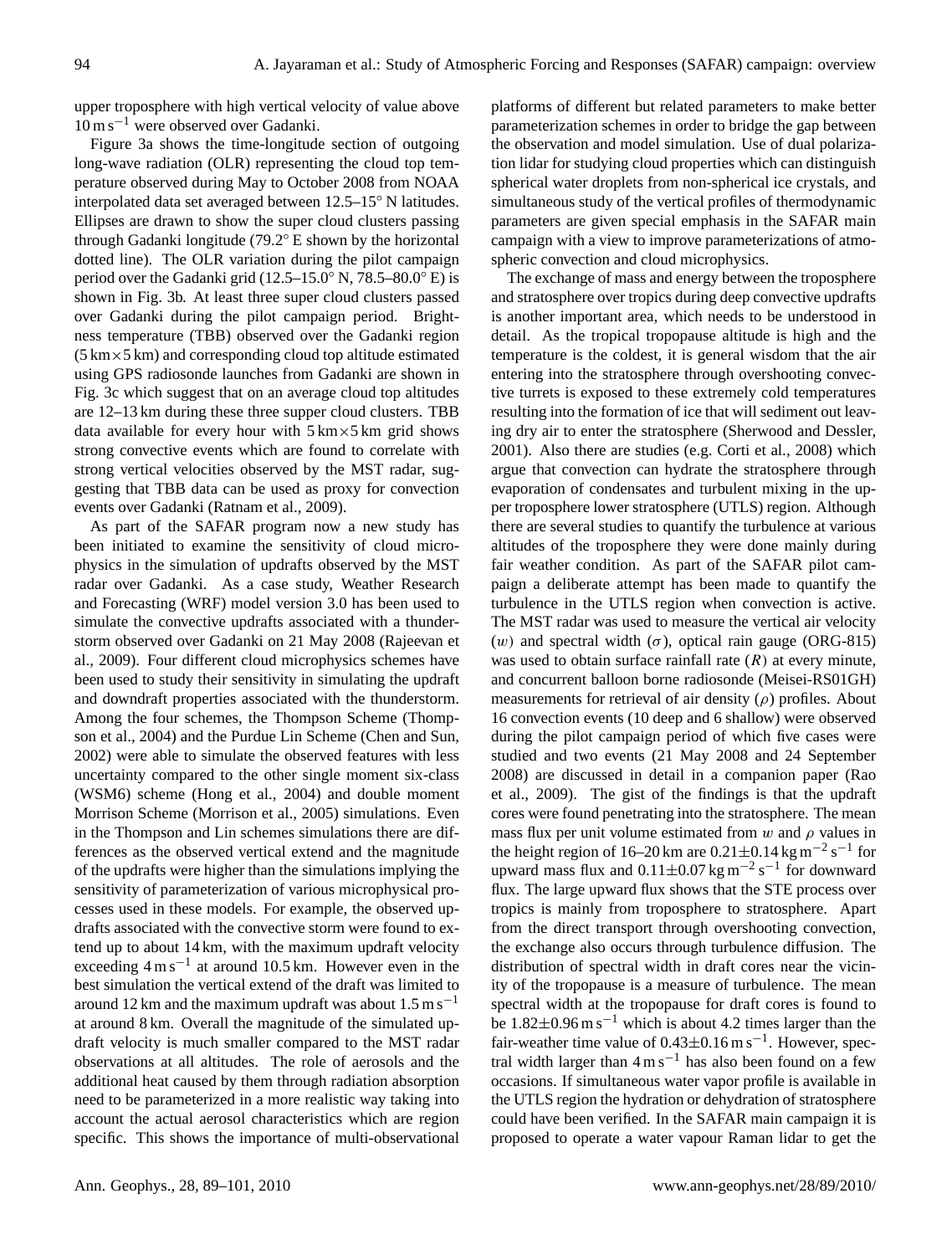

Fig. 4. Time-height section of zonal wind  $(m s^{-1})$  observed during January–December 2008 at (a) Singapore, (b) Gadanki. Mean profiles observed while averaging during (c) pre-monsoon, (d) monsoon, and (e) post-monsoon seasons for both Gadanki and Singapore.

required information. Indigenous development of the Raman lidar has already been initiated.

# **4.3 Dynamical coupling**

Convective forcing from lower atmosphere will have a large impact in the middle atmosphere. One of the main objectives of SAFAR is to determine the structure and characteristics of various waves in the middle atmosphere and the coupling between the lower and upper atmosphere. Combining the MST radar, GPS balloon sonde, lidar and satellite observations it is possible to study the height and spatial variations of atmospheric wave dynamics, and in particular the vertical and horizontal propagation characteristics of various atmospheric waves and tides. The vertical coupling processes between different height layers through wave-wave and/or wave-mean flow is the main focus of the study. Some of the questions we like to ask are: what wave numbers can penetrate to higher altitudes; what is the extent of penetration of these waves into tropical and sub-tropical latitudes, and what is the behavior of short period gravity waves and planetary waves (<10 day) in the stratosphere and mesosphere and their effect on the observed mesospheric temperature inversions and ionospheric irregularities etc. For example, convection and wind shear dominates during monsoon season and hence the question arises that which is the dominant source mechanism in generating gravity waves.

From the preliminary study conducted during the SAFAR pilot campaign, it is found that during monsoon season, vertical shears in zonal wind dominates in generating wide spectrum of gravity waves right from short period (30 min to 2 h) to inertial periods (51 h) over Gadanki although strong convection co-exists (Ratnam et al., 2009). From our previous investigations (Debashis Nath et al., 2009) we could also notice wave activity during other seasons but in monsoon months the wave energy is found to be higher by 30– 40%. Another interesting feature observed was the existence of strong diurnal variation in Topical Easterly Jet (TEJ) and in wind shears. Information on background wind conditions is very essential in order to study propagation characteristics of any waves. Until now there is a tendency to take winds observed over Singapore as typical for tropical latitudes. However, we find the wind features are quite different between Singapore and Gadanki. Figure 4a and b shows monthly mean zonal wind observed at Gadanki and Singapore, respectively, during January 2008 to December 2008. Long-period oscillations seen in both data sets differ largely, raising a question that how far is it applicable to use Singapore winds as representative data for all tropical latitudes? Figure 4c, d and e shows the comparison for the pre-monsoon (MAM), monsoon (JJAS) and post-monsoon (ON) seasons. Quite opposite features are noticed in pre-monsoon. Influence of TEJ in zonal wind is seen over Gadanki but not over Singapore. More or less similar trends can be noticed in the post-monsoon season although they differ in direction and magnitudes in lower stratosphere. Wind observed between 20 and 30 km during monsoon months is easterly over Gadanki but it is westerly over Singapore. These different features in background wind will have different filtering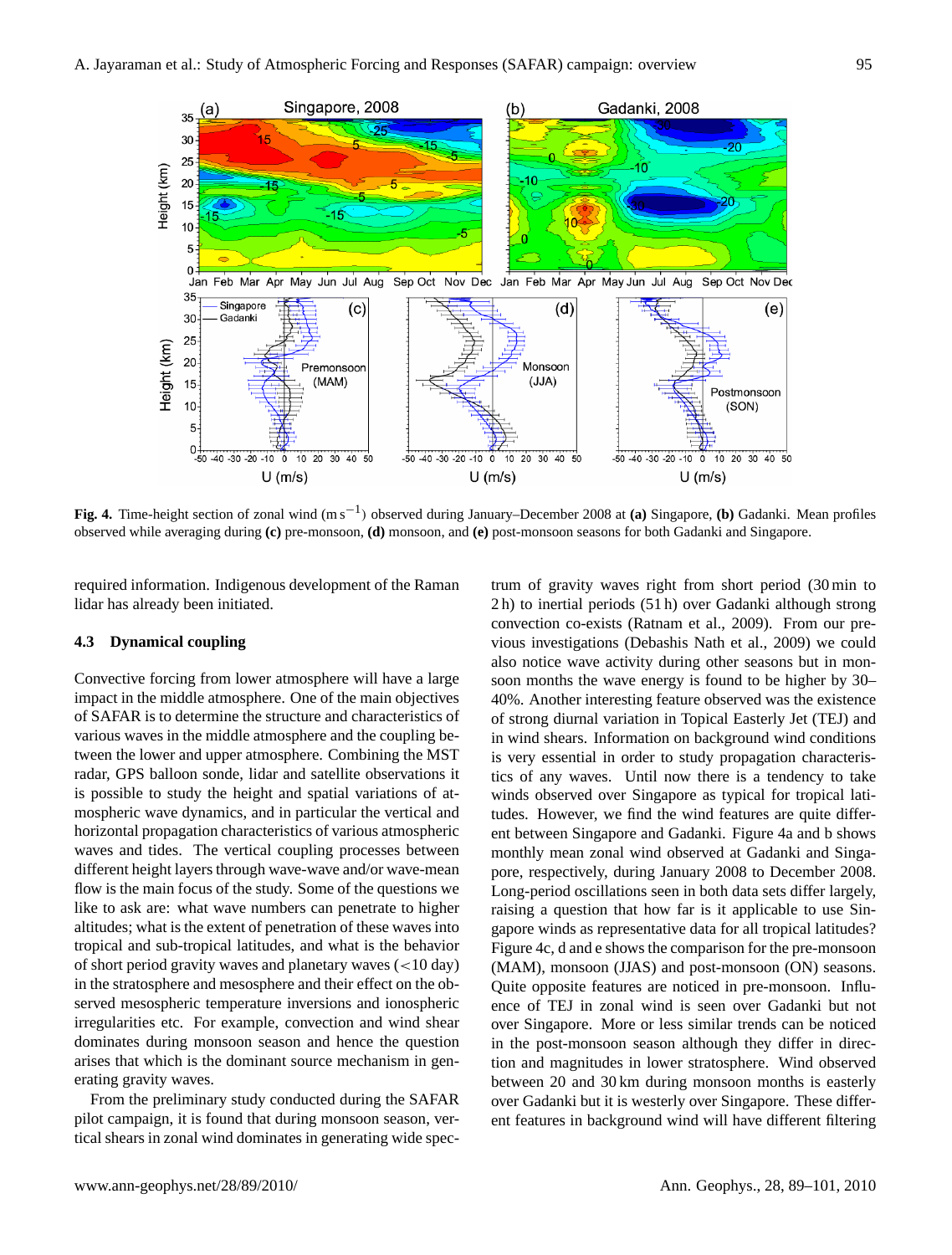

**Fig. 5.** Range-time SNR plot of mesospheric echoes observed by the MST radar (vertical beam) on 9 July 2008 over Gadanki.

processes on the waves propagating upwards. The impor-<br>
carried out to address specifically why mesospl processes on the waves propagating upwards. The impor-<br>tance of studying the wave propagation in the middle atmosphere and the dynamical coupling of the lower and upper atmosphere lies in the fact that the amount of energy transferred into the mesosphere by breaking of these waves is comparable to the amount of energy absorbed from the Sun (Meriwether and Gerrard, 2004) in this region. The transfer of momentum by these waves can drive the mesosphere out of radiative equilibrium and can alter the mesospheric thermal structure and meridional circulation.

Another interesting feature observed from long-term climatology (1995 to 2006) on mesospheric echoes using Indian MST radar is that more and strong echoes are observed during solar minimum and vice versa (Kumar et al., 2007) and a higher percentage of echoes occur during equinoxes followed by summer and minimum in winter (Ratnam et al., 2002; Kumar et al., 2007). However, we do not have supporting data sets to address this interesting phenomenon, and detailed experiments are planned under theme 3 of SAFAR. Typical examples showing almost continuous echoes appearing one around 67 km and other around 78 km observed on 9 July 2008 are shown in Fig. 5. An intriguing result is that although SAFAR pilot campaign coincides with low solar activity, the probability of echo occurrence and the echo strength are larger than those observed during the high solar activity reported earlier (Kumar et al., 2007). The cause of additional/intense turbulence during the low solar activity period needs to be investigated. Detailed case studies has to be

carried out to address specifically why mesospheric echoes confined to narrow width of 10 km occurring in between 65 and 80 km, why often two layers with separation of around 10 km occur. Coordinated measurements as part of SAFAR from 2009 (solar minimum) to 2014 (predicted solar maximum) is expected to answer some of these questions.

Inversion layers of vertical thickness of about 10 km, which can last for a few days, can frequently occur in the mesosphere. So far two mechanisms have been invoked to account for the inversions: dynamical and chemical heating. Recently Sridharan et al. (2008) showed the influence of tides and gravity waves on the formation of the inversion layers observed over Gadanki. The role of direct deposition of heat by exothermic chemical reactions and the relative importance of chemistry and dynamics in different seasons need to be explored. Two examples of upper mesospheric inversion layers observed using a Rayleigh lidar over Gadanki are shown in Fig. 6. The topside of the layer is normally close to adiabatic lapse indicating the potential for convective and/or dynamical instability. Such instability can also contribute to quasi-periodic radar echoes and atmospheric bores. To further examine the temperature structure found over Gadanki during the SAFAR pilot campaign period, we have studied the SABER onboard TIMED satellite observations data. Figure 7 shows the normalized frequency distribution of height and temperature of mesopause and stratopause over Gadanki region observed by SABER during May to November 2008. Mesopause altitude extending up to 100 km raises several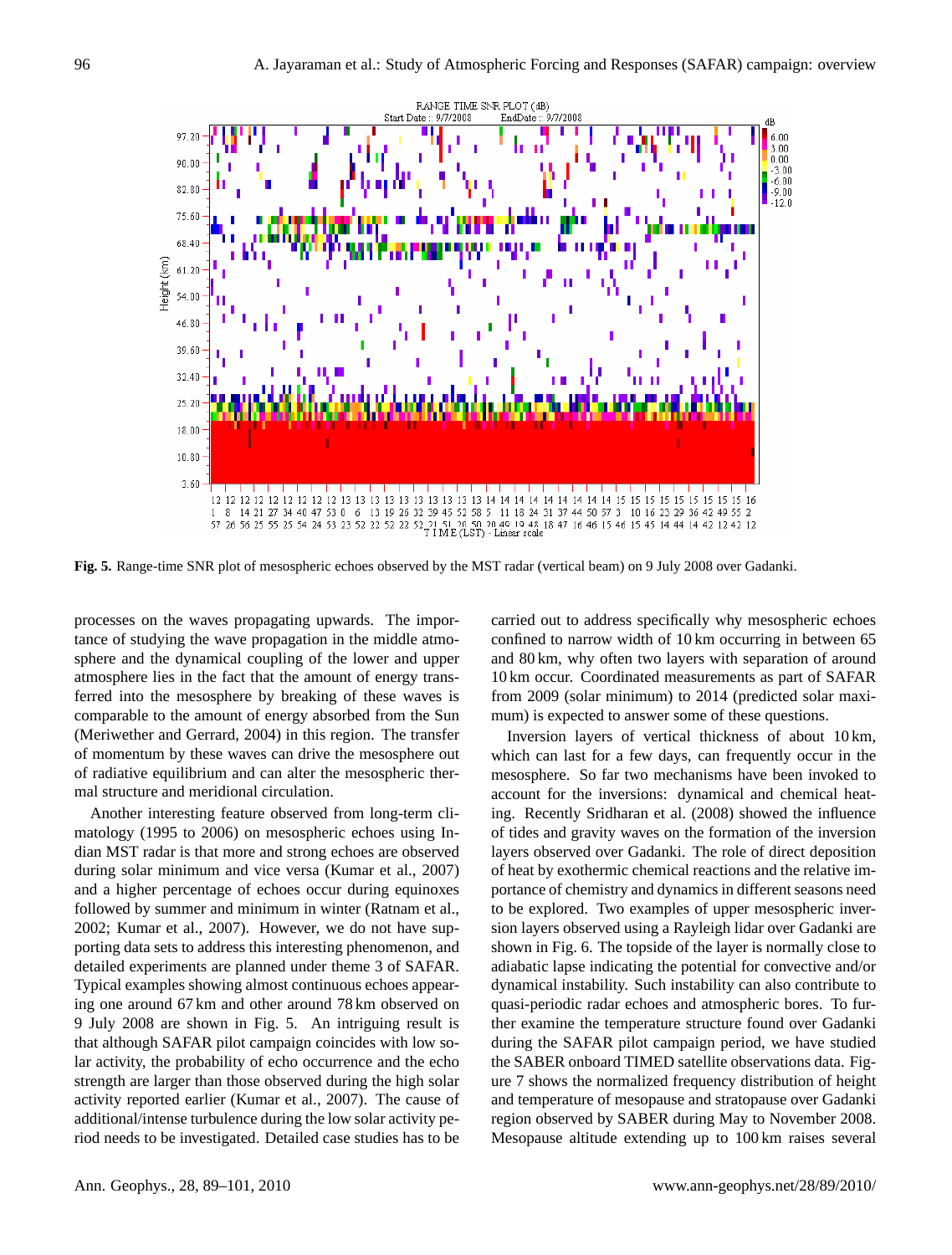

**Fig. 6.** Rayleigh lidar derived temperature profiles averaged for 30 min each (left panels) and nighttime mean temperature (right panels) over Gadanki.

important issues. For example, it reveals the mixing of neutral constituents extending up to 100 km and the dominance of IR cooling process. This in combination with chemical heat release by major reactions involving  $O$ , H, and  $O<sub>3</sub>$  will have impact up to 100 km region. Influence of mesospheric inversion layers on the vertical distribution of intensities of the airglow emissions whose chemical reaction rate constants are temperature dependent remains unanswered. More recently study of mesospheric airglow emissions, similar to that reported by Taori et al. (2007) is initiated at Gadanki involving observations of OH emission (from about 85 km at 840 and 846.5 nm) and  $O_2$  emission (from about 94 km at 866 and 868 nm) which is expected to answer the above question.

As mentioned earlier, the vertical shear in the zonal wind is found to be the dominant mechanism in generating a wide spectrum of gravity waves during summer (monsoon) months. However, the mesospheric inversion, supposed to be due mainly to the gravity wave dissipation, occurs most frequently in spring equinox, although the TEJ associated shears peak up later in the summer. It may be mentioned here that only 20% less inversions is noticed during summer than equinoxes (Kumar et al., 2007) suggesting that waves during summer also propagate to higher altitudes. The background wind must be playing an important role in filtering the upward propagating waves. Detailed investigation of this aspect is warranted with more data set being collected in future campaigns.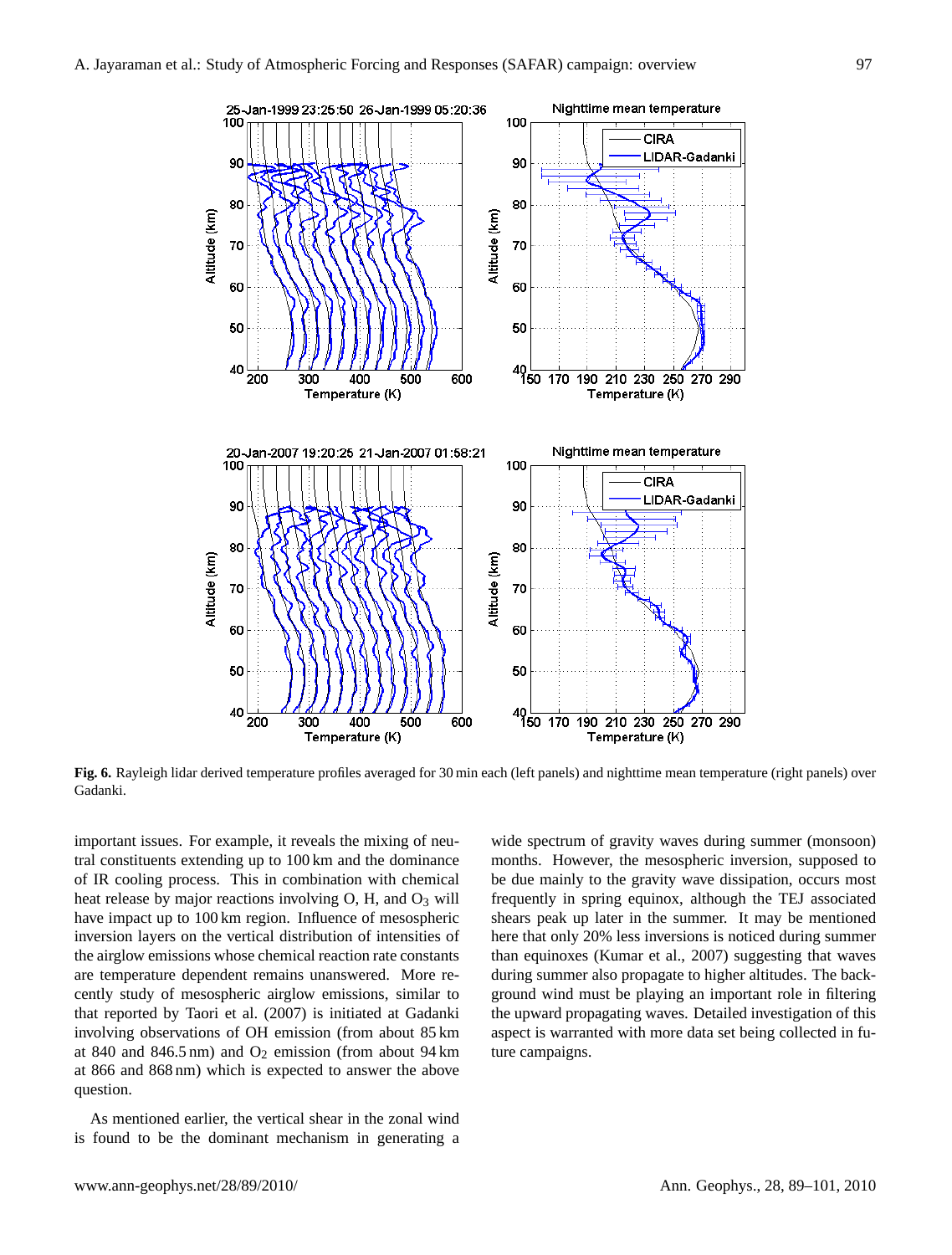

**Fig. 7.** Normalized distribution of stratopause **(a)** height and **(b)** temperature, and mesopause height **(c)** and temperature **(d)** observed over Gadanki region during SAFAR pilot campaign (May–November 2008) by SABER/TIMED satellite.

# **4.4 Electro-dynamical coupling**

Upper mesosphere and lower thermosphere (UMLT), where wave activities are pronounced and important coupling between the neutral and ion takes place, is a region of intense investigation in the recent years. Electrodynamics in the Eregion becomes complex depending upon the complexity of the neutral wind system. Unfortunately, very little is known about these complexities mainly due to the observational limitations. These complex neutral-/electro-dynamics, however, are considered to be an important driver for the ionosphere thermosphere system. One of the frequently observed phenomena over Gadanki is the VHF radar echoes from the 88– 100 km region. Though the observed features are similar to that reported over Arecibo (Mathews, 1998), echoes coming from altitudes as low as 88 km over Gadanki are intriguing. An attempt has been made to explain the genesis of such low altitude echoes as the effect of the weak Kelvin-Helmholtz Instability (KHI) (Patra et al., 2009). If it is the cause then any variation in the temperature structure observed in this region should play a role in the observed echoes as the excitation of KHI depends on the temperature structure. Thus we see linkages between the upward travelling waves in the middle atmosphere transferring energy and momentum in the upper mesosphere, thereby altering temperature structure and the VHF echoes from these region. We argue further that the linkages can reach to the F-region heights.

rence in the post-sunset hours during equinox. The intriguing hetimes (d) observed over Gadanki region of the unresolved issues in the F-region is the pre-(May-November 2008) by SABER/TIMED satellite. diction of plasma bubble occurrence, which is detrimental for satellite based navigation and communication systems. While the important governing factors for formation of plasma bubbles are zonal electric field, vertical and meridional neutral winds, a seed perturbation is necessary for the growth of the Rayleigh-Taylor (RT) instability. Gravity waves have long been considered capable of doing this. As part of the SAFAR pilot campaign for the first time MST radar was operated during the summer period, in 2008 to study the summer-time F-region irregularities and make a detailed comparison with those observed in the equinox. It may be stressed that it is in the summer the convective storm activities are the most and the E-region activities are the strongest. The observations revealed that the morphology of the summer time F-region irregularities are quite different compared to that during equinox. The F-region irregularities are observed as horizontally stratified structures and occur predominantly in the post-midnight hours in contrast to their occurobservation is that they occurred after the disappearance of the F-layer trace in ionograms obtained independently from a collocated ionosonde. More details are found in a companion paper (Patra and Phanikumar, 2009). Summertime observations of spread F over mid-latitude (Haldoupis et al., 2003) were found to be well correlated with the E-region activity and it was proposed that the observed spread F was the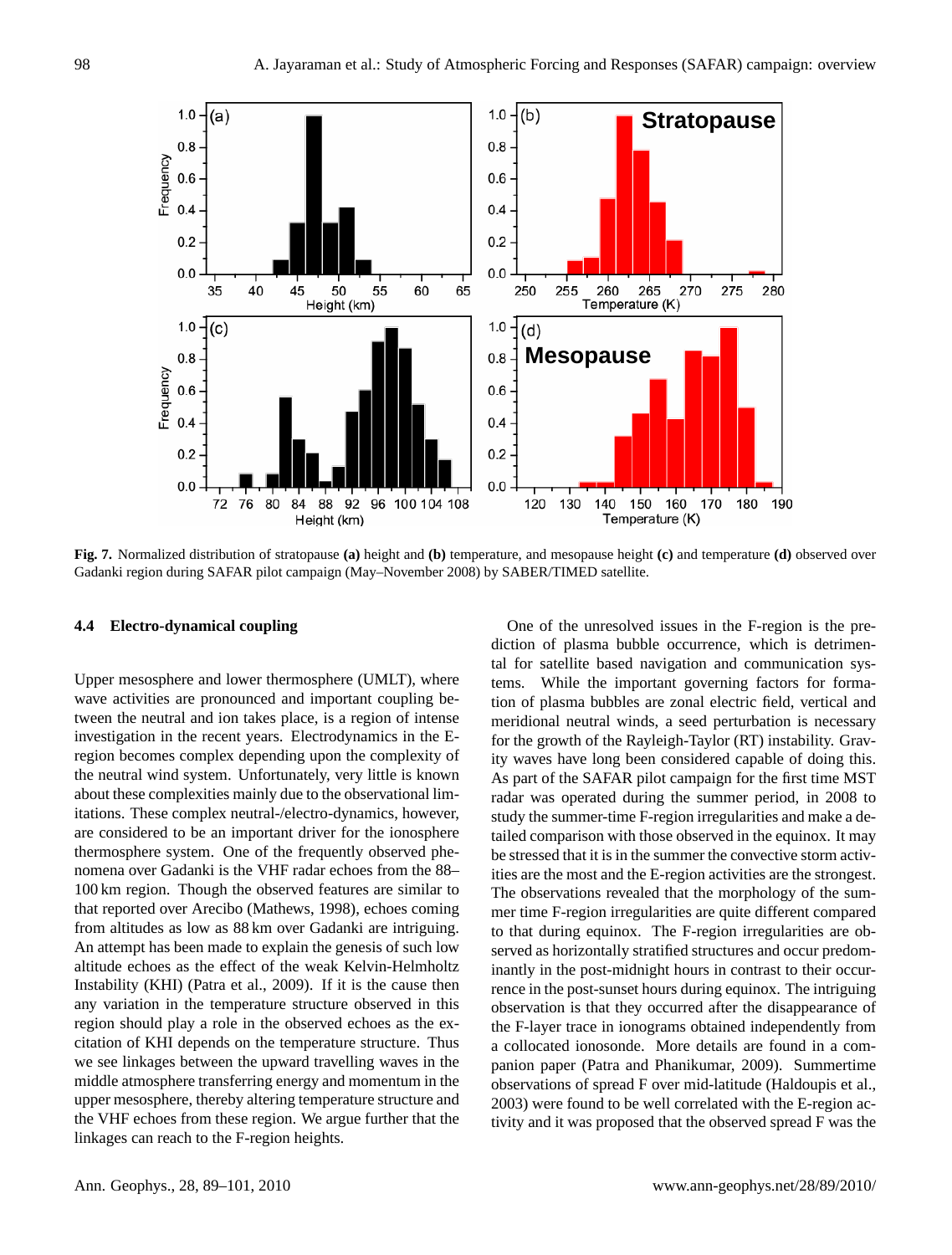manifestation of E-F-region coupling. Over the low latitude region, as the E-region activity is the strongest in summer and peaks after 22:00 LT (Venkateswara Rao et al., 2009), it is justifiable to consider that F-region irregularities are the manifestation of gradient drift instability with free energy driver coming from the unstable E-layer. This, however, needs a detailed investigation with simultaneous observations of E region activity and F-region plasma irregularities which is to be carried out in detail under the SAFAR program. It is necessary to study the wave dynamics and electrodynamics in the F-region, plasma structures, conductivities and polarization electric field in the E-region, and coupling of these electric fields to the equatorial F-region.

# **5 Summary**

Study of Atmospheric Forcing and Responses (SAFAR) is a research program for five years from 2009 to 2014 being conducted at the National Atmospheric Research Laboratory, Gadanki, India aimed at studying the entire column of the atmosphere as a coupled system with a unified view of delineating the vertical coupling between atmospheric forcings and responses. Collocated observational systems such as the MST radar, lidar, Ionosonde, GPS radiosonde, a variety of aerosol and radiation measuring instruments, automatic weather station etc., will make intensive observations during the summer (May to November) and winter (December to February) months which are to be complimented with available satellite data. As a prelude to the main program a pilot campaign was made during May to November 2008 mainly to bring out the important science issues and to identify the missing links, both in terms of observational data and in our theoretical understandings, which are to be taken up in the main program. Following are some of the important findings of the pilot campaign. The companion papers appearing in the same issue give more details on each study.

It is now well recognized that atmospheric radiative forcing and hence global warming caused by the greenhouse gases is responsible for the climate change (IPCC, 2007). Atmospheric soot (black carbon) particles produced as a result of incomplete combustion by virtue of their absorption of solar radiation add to heating of the atmosphere. Owing to their short residence time, of about a week, the heating effect produced by this type of aerosols is confined to regional levels, around the source region, unlike greenhouse warming which is a global effect. When such source regions are present in the tropics, as in the present case, they pose a bigger effect, as strong convective activities often present in the tropical region take the particles to higher heights. However our knowledge on the effect of convective activities in mixing the pollutants to higher altitudes as well as the influence of the heating effect of pollutants on the atmospheric dynamics and convective activities are very poor. We found through observations and radiative model calculations that there exists a large atmospheric radiative forcing, of the order of  $20 \,\mathrm{W/m^2}$  prior to the Indian summer monsoon causing atmospheric heating of the order of 0.5 K/day. What are the manifestations of this regional level radiative heating on atmospheric dynamics in general and convective activities in particular? At least we could show two examples where the effects are felt.

When we attempt to simulate the MST radar observed convective updraft associated with a thunderstorm using the state of the art Weather Research and Forecasting model (WRF version 3.0) we found large discrepancy. Out of the four different cloud microphysics schemes used in the model, only two schemes could at least qualitatively simulate the updraft but quantitatively the simulated values differ from the observations both in the vertical extend of the updraft and the magnitude. While the observations showed that the updraft can extend up to an altitude of about 14 km models could simulate updrafts only up to about 10 km. Similarly the observed vertical velocities were of the order of  $4 \text{ m s}^{-1}$  and higher while best model simulated value is about  $1.5 \text{ m s}^{-1}$ . The second example is the large difference found between the observed wind characteristics over Singapore and Gadanki. There is a general tendency to use observed winds over Singapore as typical for tropical altitudes. However, we find that the winds observed over Gadanki, a tropical location are quite different. For example, during the monsoon period influence of tropical easterly jet in zonal wind is seen over Gadanki but not over Singapore. Observed winds between 20 and 30 km during monsoon months are easterly over Gadanki but they are westerly over Singapore. Such large differences in the background wind condition will have different filtering processes on the waves that propagate upwards and thus the anomaly extends to greater heights.

In the mesosphere the amount of energy dumped by breaking of waves that came from below is comparable to the energy the region absorbs from the incoming solar radiation. The momentum transfer by these waves can drive the mesosphere out of radiative equilibrium and can alter the mesospheric thermal structure and meridional circulation. Variations in the upper mesospheric temperature structure have serious implications on the mixing of the neutral constituents, major chemical reactions involving  $O$ , H, and  $O_3$ , the airglow emissions and on the electro-dynamical coupling between the mesosphere and the ionosphere. Over Gadanki the MST radar has often observed echoes from the 88–100 km region which are explained as the effect of weak Kelvin-Helmholtz instability, the excitation of which depends on the temperature structure. Thus we see a linkage between the upward travelling waves in the middle atmosphere, the altered temperature structure and the radar echoes from this region. This linkage can go further into F-region heights. As part of the SAFAR pilot campaign the MST radar was operated in ionospheric mode, the first summer time observation, which revealed that the morphology of the F-region irregularities are quite different compared to that during equinox. Over mid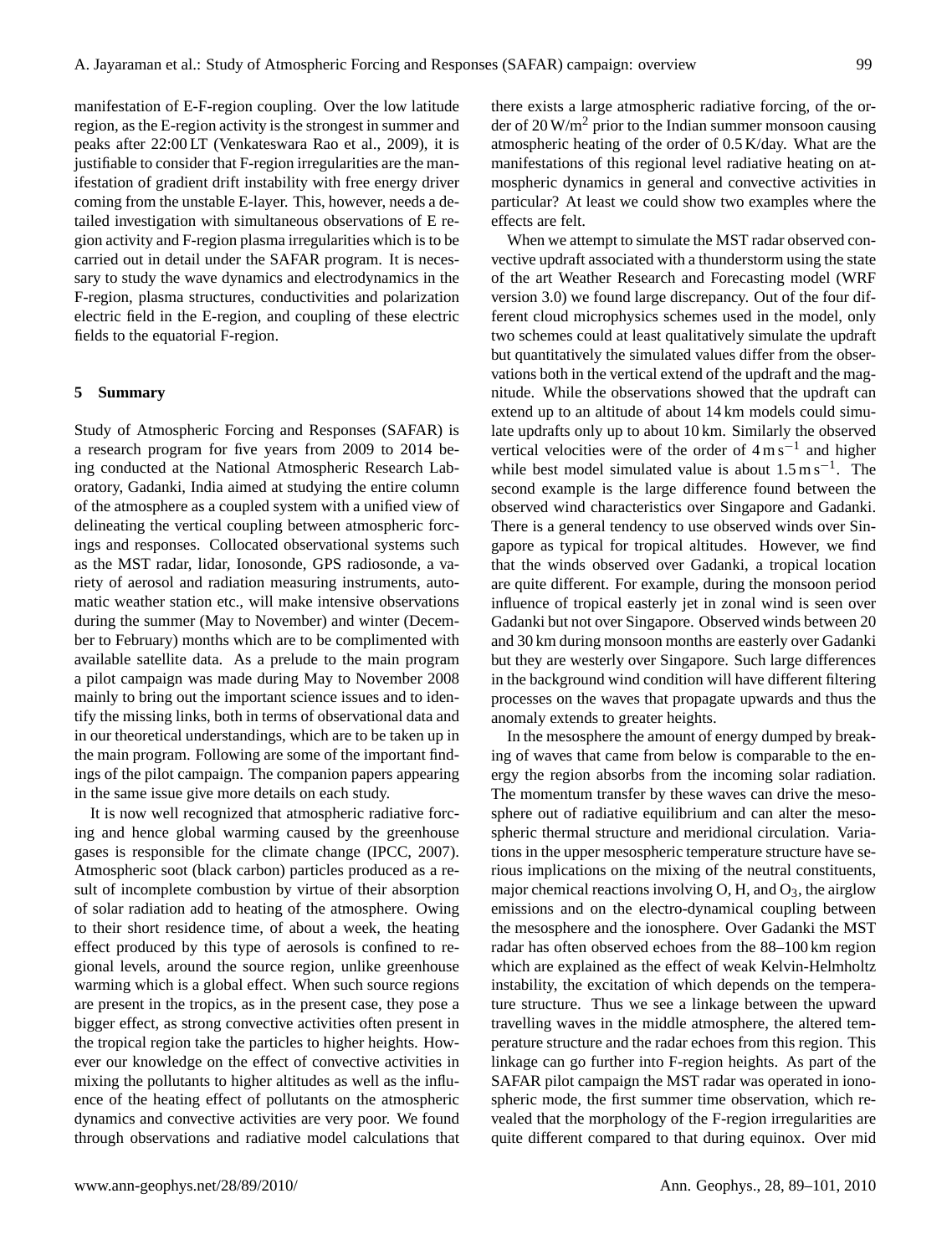latitudes summertime spread F are explained in terms of coupling between the E- and F-regions (Haldoupis et al., 2003). Over the tropics as the E-region activity is the strongest in summer and peaks after 22:00 LT, it is justifiable to consider that the manifestation of gradient drift instability with free energy driver coming from the unstable E layer is responsible for the observed F-region irregularities. Simultaneous observations of E-region activity and F region plasma irregularities are necessary to further prove this point, which is planned during the SAFAR main program.

The SAFAR pilot campaign has shown undoubtedly the couplings that exist from surface layer to the top of the ionosphere during summer over a tropical location. It also emphasized the need for collocated measurements of the entire atmosphere using a set of complimentary techniques and instruments. The pilot campaign also helped us in identifying the gaps in our understanding and areas where we need to strengthen and compliment our observations. The purpose of this communication is not only to share the knowledge that we gained from the SAFAR pilot campaign, but also to inform the international atmospheric science community about the SAFAR program as well as to extend our invitation to join in our journey by making complementary observations at Gadanki or from any complementary sites and help in unfolding the complex behavior of the atmosphere over the tropics.

*Acknowledgements.* The authors would like to thank G. Madhavan Nair, Chairman, ISRO/NARL Governing Council and George Joseph, Chairman, NARL Scientific Advisory Committee (SAC) and the SAC members for their support and encouragement to the SAFAR program. The budget for the study is provided by the Department of Space, Government of India which is thankfully acknowledged.

Topical Editor C. Jacobi thanks B. V. Krishna Murthy and P. Balarama Rao for their help in evaluating this paper.

# **References**

- Chen, S. H. and Sun, W. Y.: A one dimensional time-dependent cloud model, J. Meteorol. Soc. Japan, 80, 99–118, 2002.
- Corti, T., Luo, B. P., de Reus, M., Brunner, D., et al. :: Unprecedented evidence for deep convection hydrating the tropical stratosphere, Geophys. Res. Lett., 35, L10810, doi:10.1029/2008GL033641, 2008.
- Debashis Nath., Ratnam, M. V., Jagannadha Rao, V. V. M., Krishna Murthy, B. V., and Rao, S. V. B.: Gravity wave characteristics observed over a tropical station using high-resolution GPS radiosonde soundings, J. Geophys. Res., 114, D06117, doi:10.1029/2008JD011056, 2009.
- Haldoupis, C., Kelley, M. C., Hussey, G. C., and Shalimov, S.: Role of unstable sporadic-E layers in the generation of maidlatitude spread F, J. Geophys. Res., 108, 1446, doi:10.1029/2003JA009956, 2003.
- Gadhavi, H. and Jayaraman, A.: Absorbing aerosols: Contribution of biomass burning and implications for radiative forcing, Ann. Geophys., in review, 2009.
- Hong, S. Y., Dufhia, J., and Chen, S. H.: A revised approach to ice microphysical processes for the bulk parameterization of clouds and precipitation, Mon. Weather. Rev., 132, 103–120, 2004.
- IPCC: Climate Change 2007, Cambridge University Press, Cambridge, UK, 2007.
- Jayaraman, A., Gadhavi, H., Ganguly, D., Misra, A., Ramachandran, S., and Rajesh, T. A.: Spatial variations in aerosol characteristics and regional radiative forcing over India: Measurements and modeling of 2004 road campaign experiment, Atmos. Environ., 40, 6504–6515, 2006.
- Kumar, G. K., Ratnam, M. V., Patra, A. K., Rao, V. V. M. J., Rao, S. V. B., and Rao, D. N.: Climatology of lowlatitude mesospheric echo characteristics observed by Indian mesosphere, stratosphere, and troposphere radar, J. Geophys. Res., 112, D06109, doi:10.1029/2006JD007609, 2007.
- Mathews, J. D.: Sporadic E: Current views and recent progress, J. Atmos. Solar. Terr. Phys., 60, 413–435, 1998.
- Meriwether, J. W. and Gerrard, A. J.: Mesosphere inversion layers and stratosphere temperature enhancements, Rev. Geophys., 42, RG3003, doi:10.1029/2003RG000133, 2004.
- Morrison, H., Curry, J. A., and Khvorostyanov, V. I.: A new Double-Moment Microphysics parameterization for application in cloud and climate models. Part I: Description, Mon. Weather Rev., 62, 1665–1676, 2005.
- Patra, A. K., Sripathi, S., Sivakumar, V., and Rao, P. B.: Statistical characteristics of VHF radar observations of low latitude E-region irregularities over Gadanki, J. Atmos. Solar Terr. Phys., 66, 1615–1626, 2004.
- Patra, A. K., Tiwari, D., Sripathi, S., Rao, P. B., Sridharan, R., Devasia, C. V., Viswanathan, K. S., Subbarao, V., Sekar, R., and Kherani, E. A.: Simultaneous radar observations of meter-scale F region irregularities at and off the magnetic equator over India, J. Geophys. Phys., 110, A02307, doi:10.1029/2004JA010565, 2005.
- Patra, A. K., Venkateswara Rao, N., and Choudhary, R. K.: daytime low-altitude quasi-periodic echoes at Gadanki: Understanding of their generation mechanism in the light of their Doppler characteristics, Geophys. Res. Lett., 36, L05107, doi:10.1029/2008GL036670, 2009.
- Patra, A. K. and Phanikumar, D. V.: Intriguing aspects of F-region plasma irregularities revealed by the Gadanki radar observations during the SAFAR campaign, Ann. Geophys., 27, 3781–3790, 2009,

[http://www.ann-geophys.net/27/3781/2009/.](http://www.ann-geophys.net/27/3781/2009/)

- Rajeevan, M., Kesarkar, A. P., Rao, T. N., Radhakrishna, B., Thampi, S. B., and Rajasekhar, M.: Sensitivity of Cloud Microphysics in the Simulation of Convective Updrafts observed over Gadanki, India, Ann. Geophys., in review, 2009.
- Rao, P. B., Jain, A. R., Kishore, P., Balamuralidhar, P., Damle, S. H., and Viswanathan, G.: Indian MST radar system 1, System description and sample wind measurements in ST mode, Radio Sci., 30, 1125–1138, 1995.
- Rao, T. N., Radhakrishna, B., Satyanarayana, T. M., and Satheeshkumar, S.: The role of convection in stratospheretroposphere exchange processes, Ann. Geophys., in review, 2009.
- Rao, T. N., Uma, K. N., Satyanarayana, T. M., and Rao, D. N.: Differences in draft core statistics from wet spell to dry spell over Gadanki (13.5 N, 79.2 E), India, Mon. Weather Rev., 137, 3501–